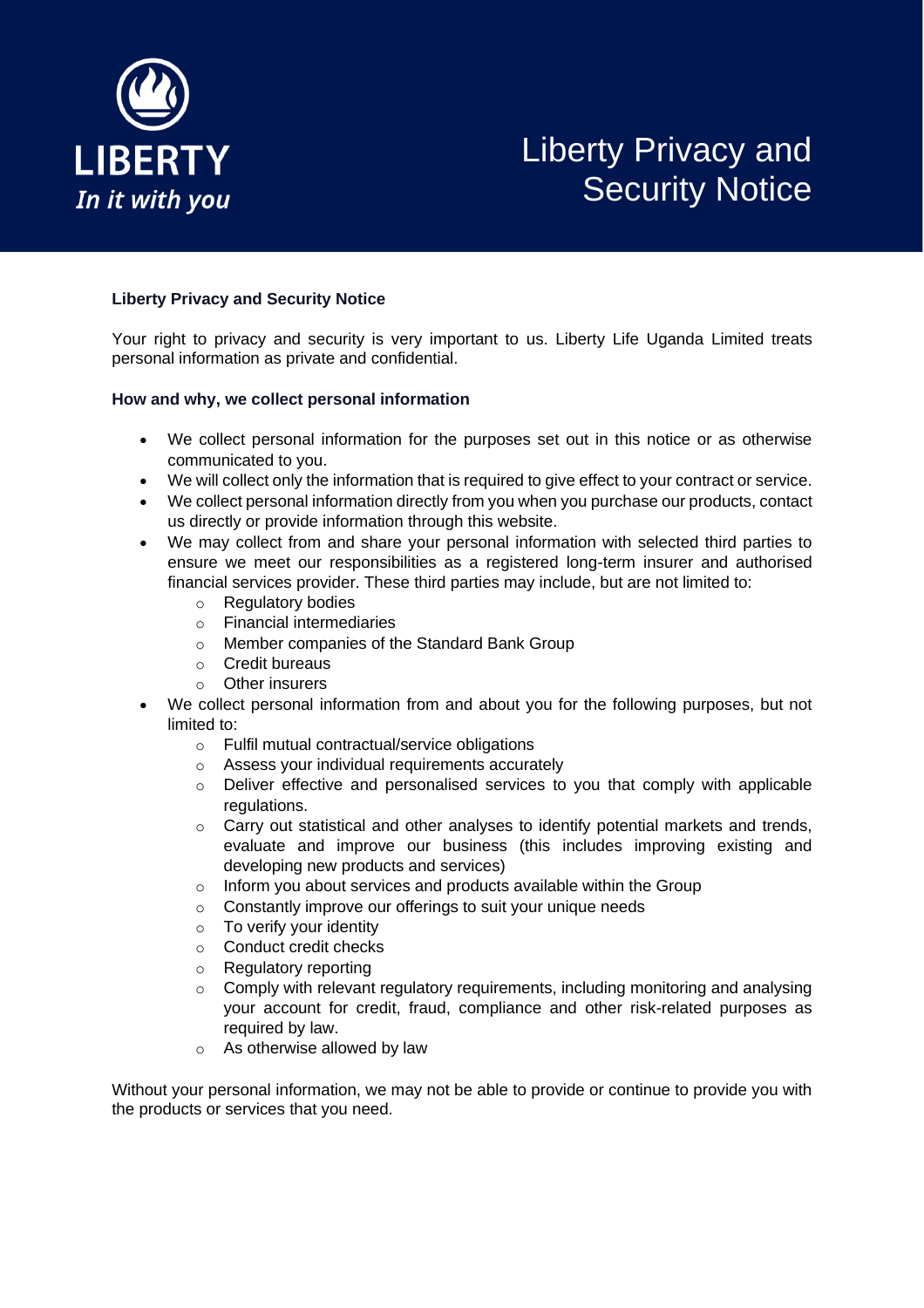# **Transfer across borders**

Liberty Life Assurance is a subsidiary of Liberty Group with headquarters in south Africa and as such, personal information may be shared with group companies in other countries and processed in those countries under the privacy rules that bind the group.

Sometimes we will process your personal information in other countries, either to carry out your instructions or for ordinary business purposes. These countries may not have the same level of protection. We will only process your personal information based on a lawful basis as stipulated by Privacy Laws. If necessary, we will contractually oblige the party to whom we transfer your personal information to uphold our privacy principles, associated policies and practices.

# **Storage**

We store personal information as required by law.

Your records will be deleted after the legal retention period has expired. However, it is possible that we may keep it for longer for legitimate business purposes or for the purpose of analytics. When this happens, all appropriate security controls will be in place to ensure security, integrity and confidentially.

# **Our use of technology to follow your use of our website**

# **Cookies**

We collect and examine information about visits to this website. We use this information to find out which areas of the website people visit most. This helps us to add more value to our services. This information is gathered in such a way that we do not get personal information about any individual or their online behaviour on other websites. We may use any of the cookie types shown below.

We use cookie technology on some parts of our website. Cookies are small pieces of text that are saved on your Internet browser when you use our website. The cookie is sent back to our computer each time you visit our website. Cookies make it easier for us to give you a better experience online. You can stop your browser from accepting cookies, but if you do, some parts of our website or online services may not work. We recommend that you allow cookies.

#### **Types of cookies**

#### **Session cookies**

Session cookies, also known as 'temporary cookies', help websites recognise users and the information provided when they navigate through a website. Session cookies only retain information about a user's activities for as long as they are on the website. Once the web browser is closed, the cookies are deleted. These are commonly used on shopping websites or ecommerce websites.

#### **Permanent cookies**

Permanent cookies, also known as 'persistent cookies', remain in operation even after the web browser has closed. For example, they can remember login details and passwords, so web users don't need to re-enter them every time they use a site. The law states that permanent cookies must be deleted after 12 months.

#### **First-party cookies**

First-party cookies are installed directly by the website (ie domain) the user is visiting (ie the URL shown in the browser's address bar). These cookies enable website owners to collect analytics data, remember language settings, and perform other useful functions that provide a good user experience.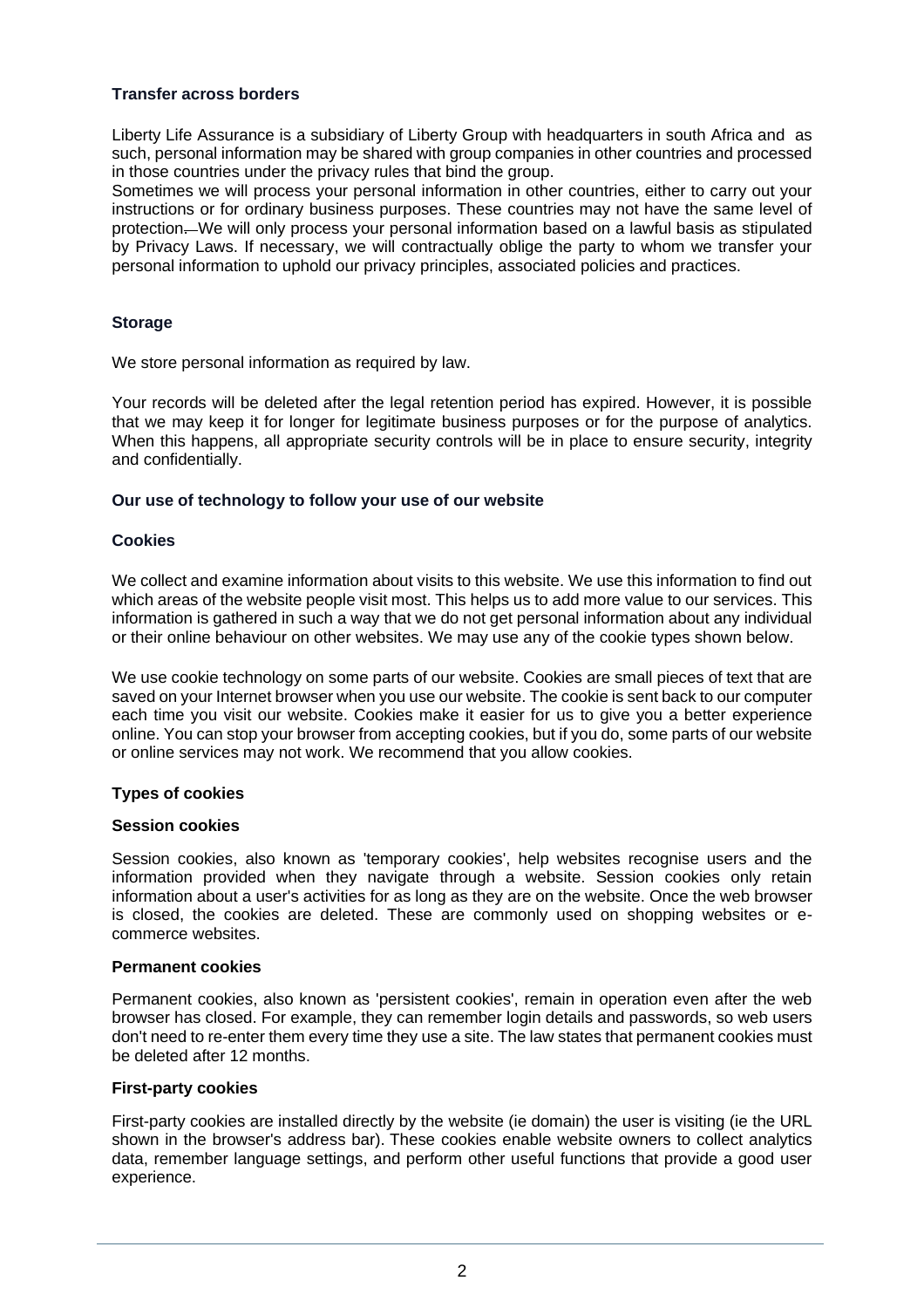#### **Third-party cookies**

Third-party cookies are installed by third parties with the aim of collecting certain information from web users to carry out research into, for example, behaviour, demographics or spending habits. They are commonly used by advertisers who want to ensure that products and services are marketed towards the right target audience.

#### **Flash cookies**

Flash cookies, also known as 'super cookies', are independent of the web browser. They are designed to be permanently stored on a user's computer. These types of cookies remain on a user's device even after all cookies have been deleted from their web browser.

# **Marketing by post, email or text messages**

If you give us permission, we may use your personal or other information to tell you about products, services and special offers from us or other companies that may interest you. We will do this by post, email or text message (SMS). If you later decide that you do not want us to do this, please contact us and we will stop doing so. This may be done by phoning our customer servicing centre on [+256 414 233 794 / +256 312 304](tel:+27860456789) 000/+256779558733 or contacting your financial adviser.

# **Third parties**

We ask other organisations to provide support services to us. When we do this, they must agree to our privacy policies if they need access to any personal information to carry out their services.

Our website may contain links to or from other websites. We try to link only to websites that also have high standards and respect for privacy, but we are not responsible for their security and privacy practices or their content. We recommend that you always read the privacy and security notices on these websites.

#### **When we may reveal personal information without consent**

We will not disclose your personal information to anyone outside Liberty or certain of our service providers without your permission, except when:

- we are obliged do so by law or in terms of a court order
- it is in the general welfare of the public
- we need to do so to protect our rights
- there is a legitimate purpose for the sharing.
- Other members of Liberty Group, connected companies, subsidiary companies, associates, cessionaries, partners, contractors, authorised agents, Joint Venture partners.
- Group employees, as required by their employment conditions
- Parties that you have authorised to obtain on your behalf
- Attorneys, tracing agents, and other persons that assist with the enforcement of contractual agreements.
- Courts of law or tribunals that require personal information to adjudicate referrals, actions or applications.
- Law enforcement and fraud prevention agencies
- Trustees, executors or curators appointed by a court of law.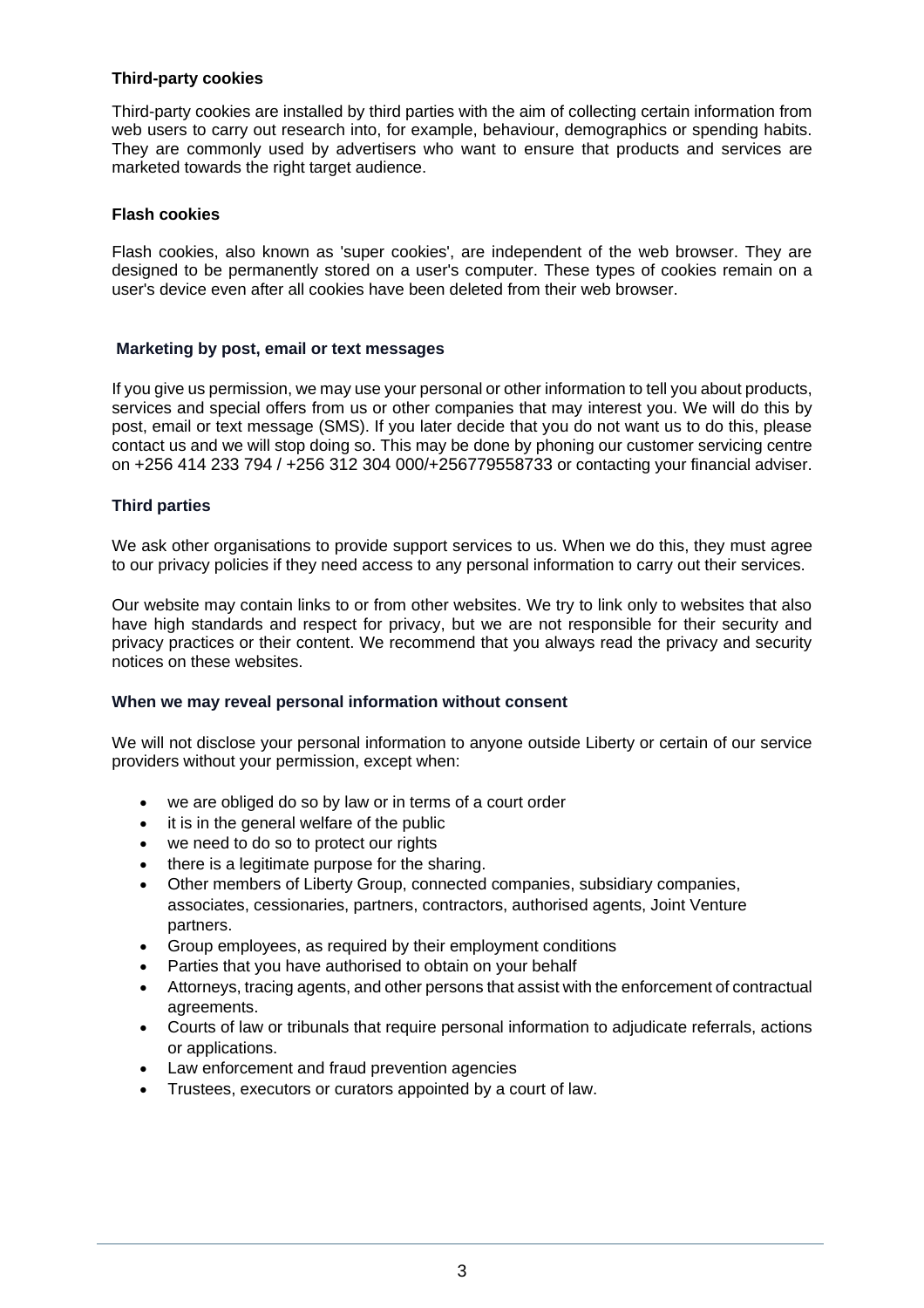#### **When will we use customers personal information to make automated decisions about them?**

Where the law allows, Automated decisions make use of your personal information to reach a decision without humans involved. This decision may influence you and you have the right to query such decision and Liberty is obliged to provide the reason(s) for the decisions as far as reasonably possible.

# **Our security practices**

- We are committed and obliged to implement all reasonable controls to safeguard access to your personal information.
- Where third parties are required to process your personal information in relation to the purposes set out in this notice and for other legal requirements, we ensure that they are contractually bound to apply the appropriate security practices.
- All use of our website and transactions processed through it are protected by encryption (secret codes) in line with international standards.
- We may share with, or receive, personal information from parties as set out above, where these parties reside outside of the Republic of South Africa.

# **Your right to access information (Data Subject Rights)**

You have the right to:

- request access to the personal information we process about you.
- object to the processing of your personal information
- request the deletion of your records
- lodge a complaint regarding the processing of your personal information.

If you have any questions regarding this, please let us know on [adminuganda@liberty.co.ug](mailto:adminuganda@liberty.co.ug)

#### **Privacy and security statements that apply to specific online services**

Different online services or businesses of Liberty may have their own privacy and security policies because the service or product they offer may need different or extra policies. These specific policies will apply to your use of the service where they are different from our general policies.

#### **Personal use of emails and notice about checking on emails**

Our communication and information systems are for business use. However, we realise that our employees occasionally use our systems for personal use. Personal use includes sending or receiving personal emails within or outside Liberty. Whilst our employees are bound by strict usage policies and security safeguards, we do not accept responsibility for the contents of personal emails sent by our employees using our systems. Please note that we may intercept, check on and delete any communications created, stored, sent, or received using our systems, according to any law that applies.

#### **Right to change this privacy and security notice**

We may, from time to time, amend this privacy and security notice in keeping with amended legislation or business practices. We will effect all changes on our website. The latest published version of our privacy and security notice will replace all earlier versions of it, unless otherwise stated.

Email us on [adminuganda@liberty.co.ug](mailto:adminuganda@liberty.co.ug) if you have any questions about this